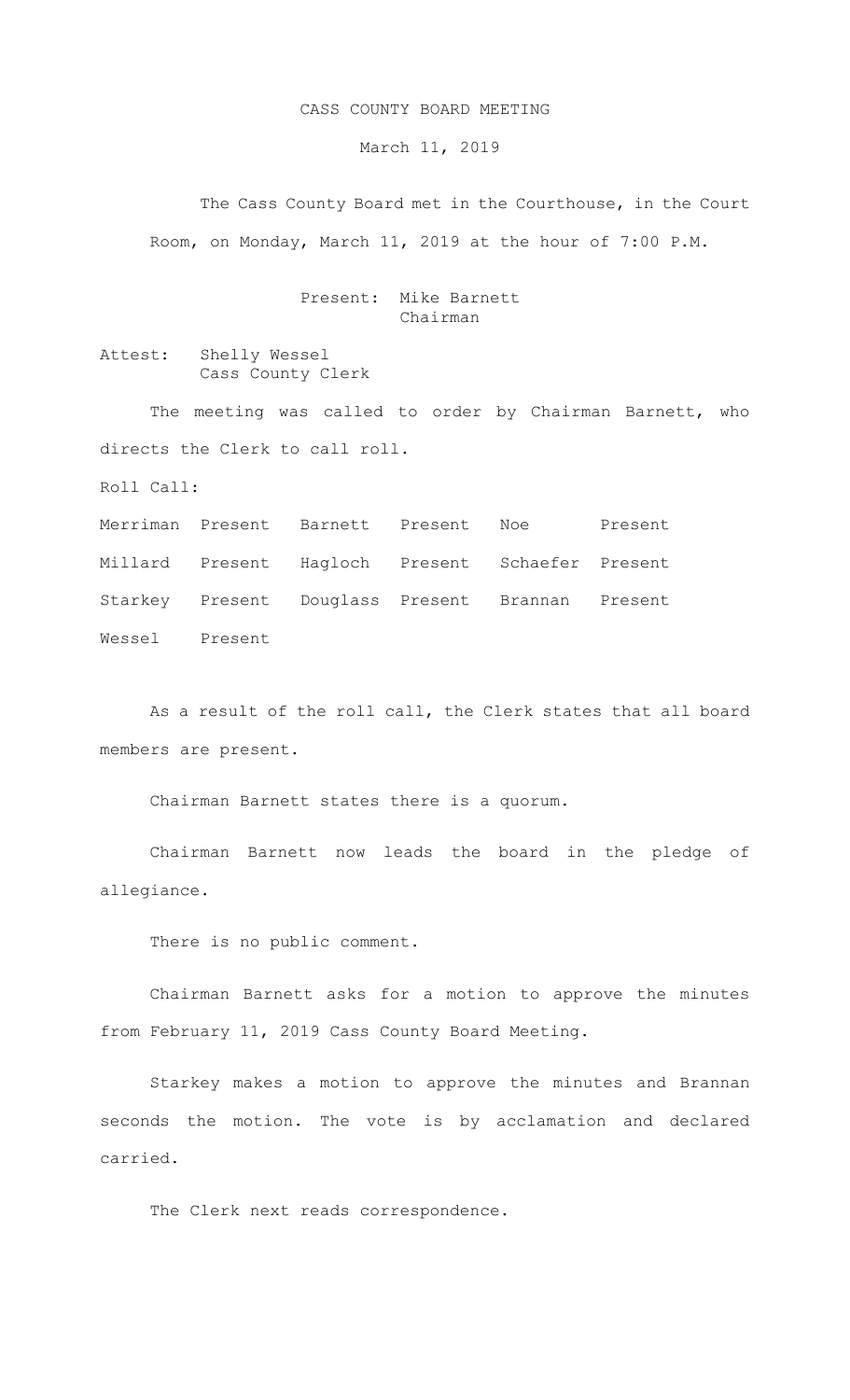The Clerk states that the agreement with Pehlman and Dold for auditing services for fiscal year ending November 30, 2018 was received.

The Clerk states that both party chairpersons have been notified by Chairman Barnett that a board vacancy exists following the passing of former Board Chairman, David E. Parish. Chairman Barnett has 60 days to appoint a replacement from the same political party who resides in the same county board district to fill the vacancy.

Chairman Barnett next calls for reports from the standing committees:

Noe, reporting for the Courthouse and Jail Committee, reports the Committee met on March 7, 2019 and approved all bills as presented.

County Treasurer Travis Cox spoke about emailing tax bills to any taxpayer that signs up to receive their tax bill via email. The cost to provide the emailing service is a one-time fee of \$350.00. A brochure will be mailed out with this year's tax bills to inform the tax payers how to sign up for the email service.

Hagloch reports Road and Bridge met on March 4, 2019 and approved all bills.

 Merriman, Chairman of the Public Safety, Environment and Housing Committee, reports the committee met February 25, 2019. Merriman received an E.S.D.A. report from Roger Lauder.

Cass Rural Water met on February 19, 2019 and paid bills. The next meeting will be held on Tuesday, March 19, 2019.

Animal Control met on February 28, 2019. Sixteen dogs were picked up, two were returned to their owners, twelve were adopted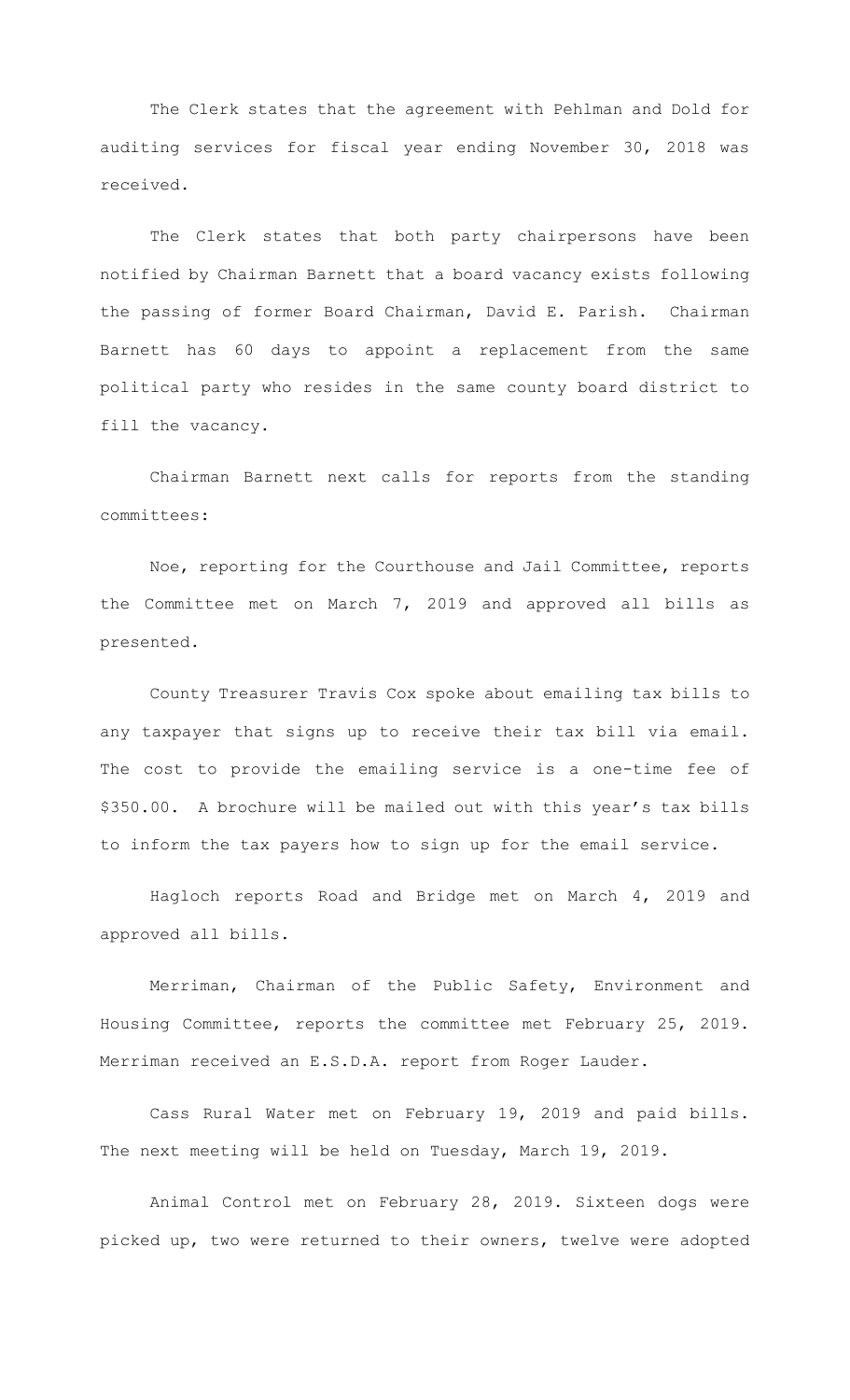and two were euthanized. Merriman reports that they have cut back on part-time employees hours for budget purposes.

Brannan reports the Health Board met February 27, 2019.

There are no active TB cases in Cass County at this time.

The Health Department has received a Hepatitis B grant.

Lauren White has been hired as the Immigration Welcoming Coordinator.

Dr. Curry has received his Illinois license.

The Hospice Fundraiser will be held on March 30, 2019 at the Elks in Beardstown.

Brannan, reporting for the Housing Authority, states the Rushville Housing Project will have 24 units and they could be breaking ground as soon as February 2020.

The 50th Anniversary Celebration for the Housing Authority will take place in April.

There is no update on the lawsuit.

Douglass, reporting for the Overall Economic Development Committee, reports a meeting was held on February 13, 2019 at the Extension Office in Virginia. Earl Bricker of Two Rivers Economic Development District attended the meeting.

Douglass expressed the need for funding for a CPR machine for the Ambulance Service, a new fire truck in Chandlerville, and courthouse security.

Douglass states that solar energy and the fish plant were also discussed.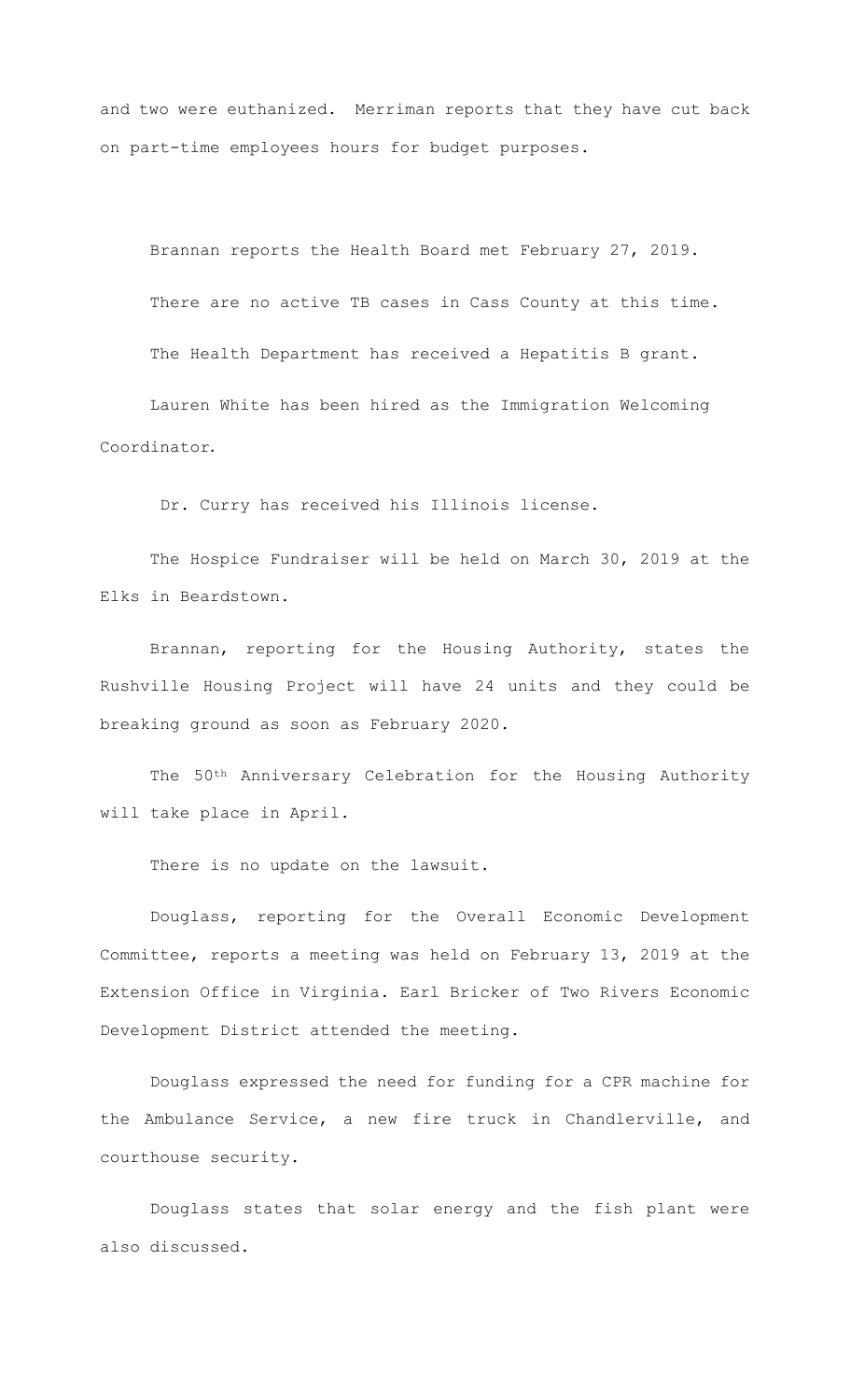Millard reports the Policies and Procedures/Website Committees met February 25, 2019 to receive website development proposals from Kamma Group, Hanson Information Systems and Chaney Technologies.

The Committees will meet again on March 13, 2019 to decide which company will develop the Cass County website.

Noe, Liason for O.E.D.C., states that a group of students from the University of Illinois attended the meeting and they plan to help work on the marina project. The group also toured the JBS plant.

Noe states that Kim Hance reported that the Golf Tournament was a success. Hance also reminded everyone that the Chamber of Commerce Dinner will be held on March 14, 2019.

Schaefer, Liaison for the Mental Health Board, reports that a new facility in Jacksonville has been leased to provide mental health services in Morgan County.

Schaefer also reports that they have signed an agreement with West Central Mass Transit to assist patients with transportation

There are no reports from the following committees:

Finance and Judiciary

Legislative

Liquor Control

Insurance and Bonds

Supervisor of Assessments

 $E - 9 - 1 - 1$ 

MCS

Coop Ext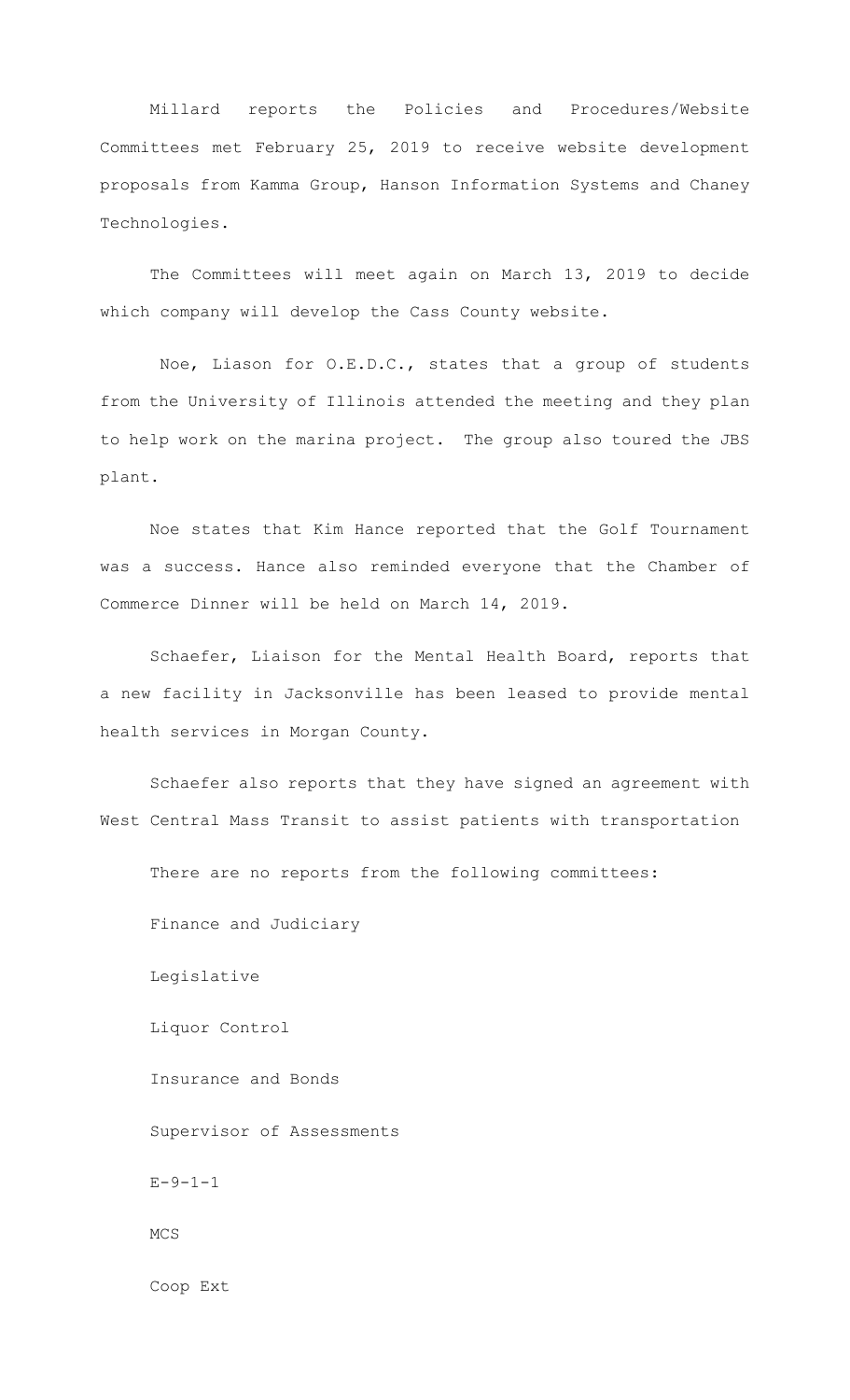## T.I.F

Chairman Barnett states that a meeting was held in Beardstown to discuss the renewal of the ambulance contract. Board members Douglass and Hagloch and Cass County Treasurer, Travis Cox, also attended the meeting.

Barnett states that the ambulance service did very well and it looks positive that the contract will be renewed. Beardstown asked for financial assistance to increase the rate for the EMT's on standby from \$100 to \$200. Barnett informed the Beardstown representatives that the surplus funds from the previous contract would need to be used for the rate increase.

Barnett discusses the curbing/sidewalk issues brought to his attention by Ott Wulf.

Barnett will meet with the Virginia Mayor and County Highway Engineer Tim Icenogle to discuss these issues.

The Board now moves on to new business.

There is no new business.

The Clerk next presents the monthly reports of the Sheriff, Treasurer, County Clerk, Circuit Clerk, Zoning Officer, Death Examiner and Maintenance Engineer.

Douglass makes a motion to receive the monthly reports and Schaefer seconds the motion. The vote is by acclamation and declared carried.

The approval of claims is presented by Chairman Barnett. A motion to approve the claims is made by Wessel and seconded by Millard. Chairman Barnett directs the Clerk to call roll.